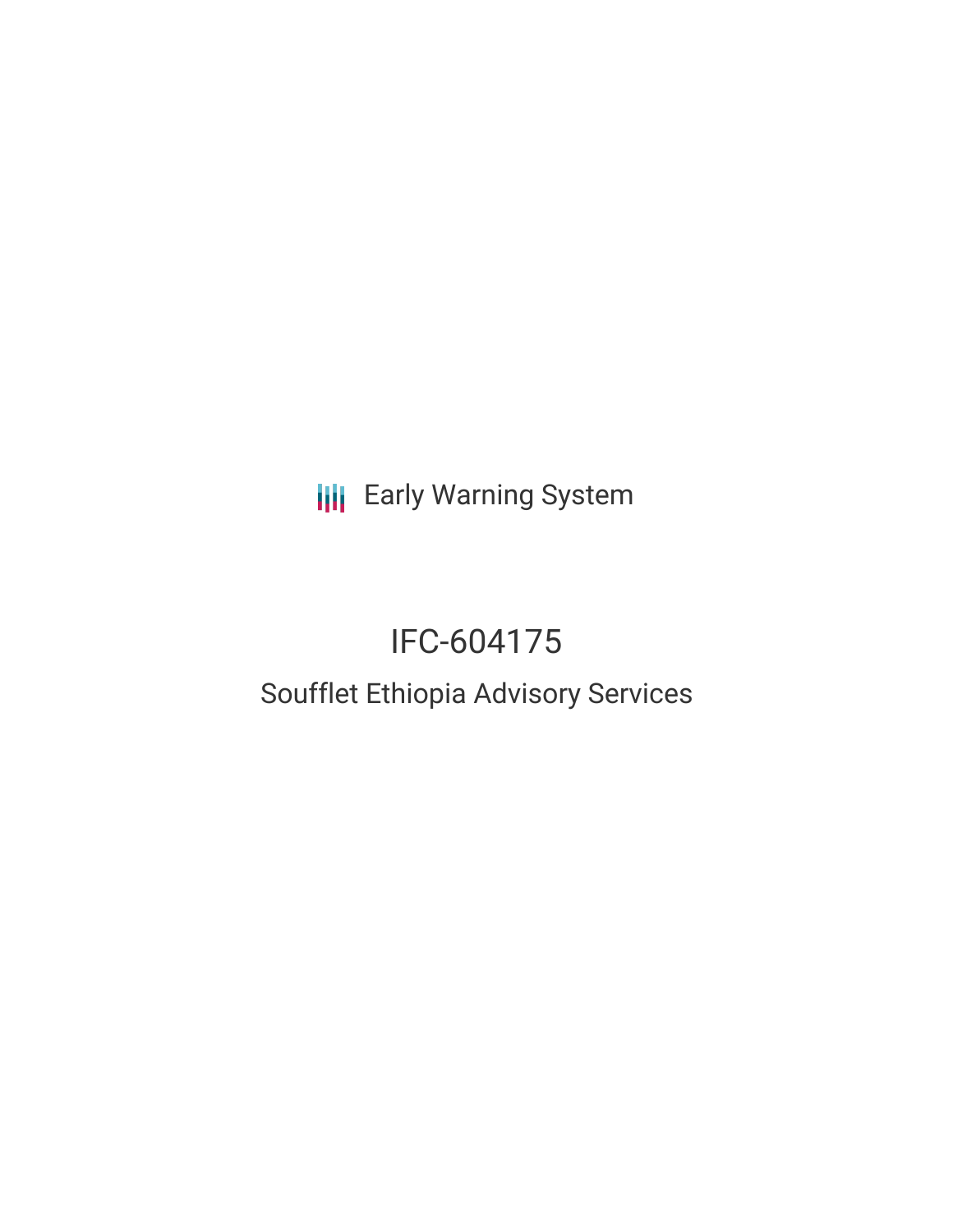

| <b>Countries</b>              | Ethiopia                                |
|-------------------------------|-----------------------------------------|
| <b>Financial Institutions</b> | International Finance Corporation (IFC) |
| <b>Status</b>                 | Active                                  |
| <b>Bank Risk Rating</b>       | U                                       |
| <b>Voting Date</b>            | 2020-01-28                              |
| <b>Borrower</b>               | Soufflet                                |
| <b>Sectors</b>                | Agriculture and Forestry                |
| <b>Investment Type(s)</b>     | <b>Advisory Services</b>                |
| <b>Project Cost (USD)</b>     | \$2.10 million                          |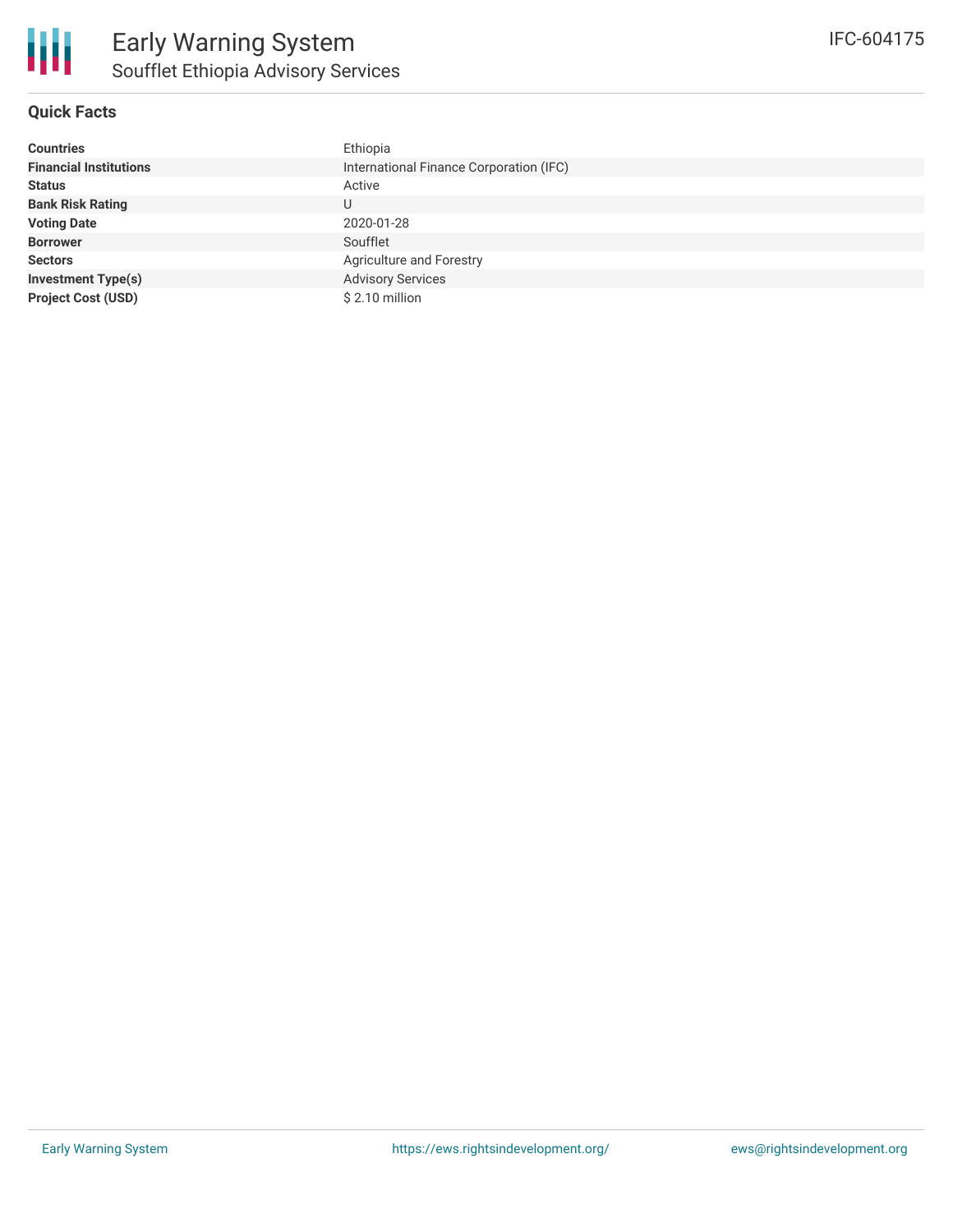

Ш

#### **Project Description**

The objective of the three-year project is to substantially increase Soufflet's local sourcing of commercially available malt barley from smallholder and emergent commercial farmers in Ethiopia. The project would facilitate the expansion of Soufflet's local sourcing to meet the needs of a new malting facility. The project has three components: (a) improving the malt barley production capacity of farmers by increasing access to improved seed varieties and other agricultural inputs; (b) building the business management capacity of barley aggregators and improving the clustering of farmers; and (c) establishing contract farming and farmer financing models.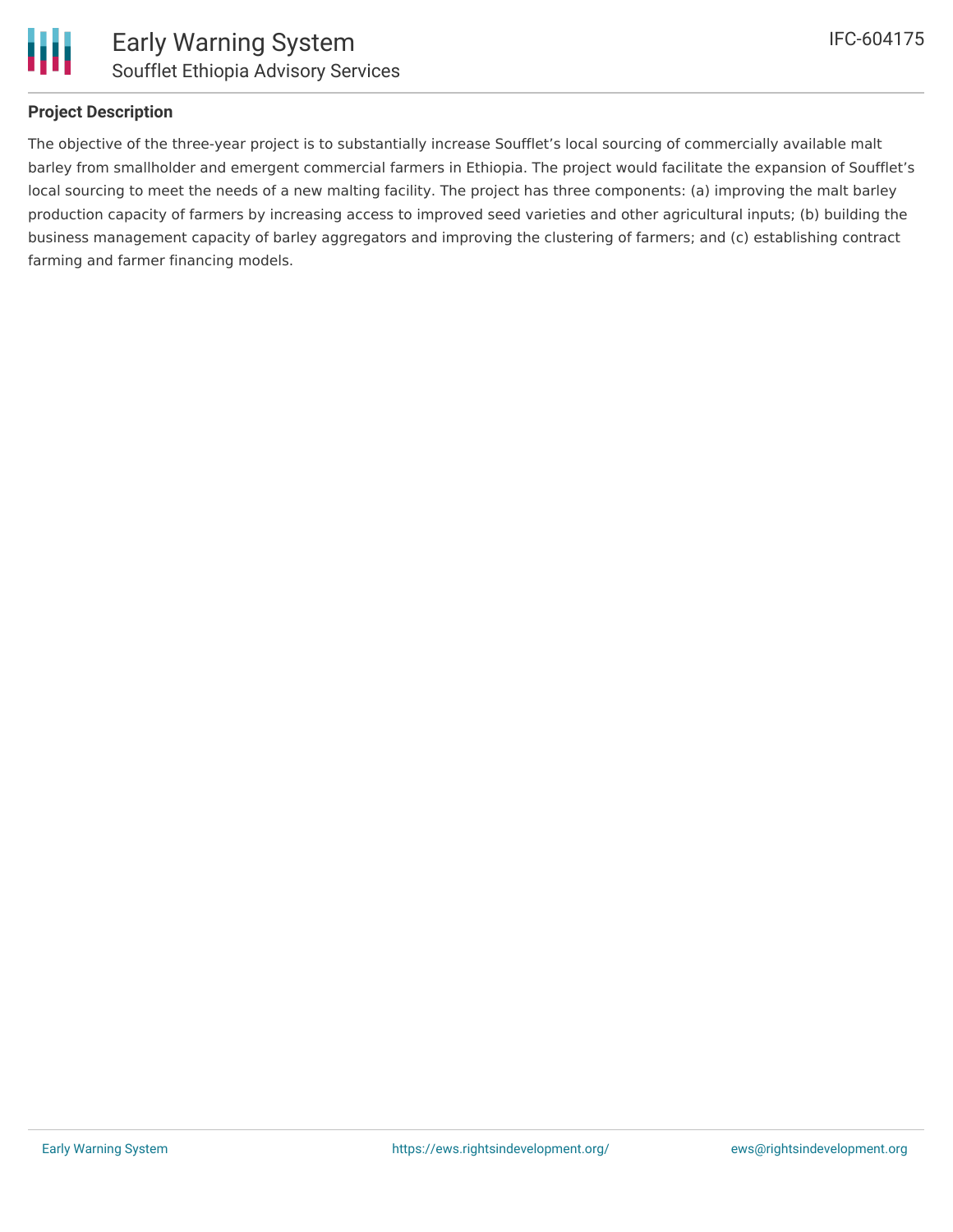

#### **People Affected By This Project**

The project will Improve the malt barley production capacity of smallholder farmers by increasing their access to improved seed varieties and other agricultural inputs as well as improving their business management capacity. The participating smallholder farmers, located in Arsi, W. Arsi, Bale, North Shewa and West Shewa zones, are expected to benefit from improved crop yields, access to a guaranteed malt barley market, and the introduction of more sustainable farming practices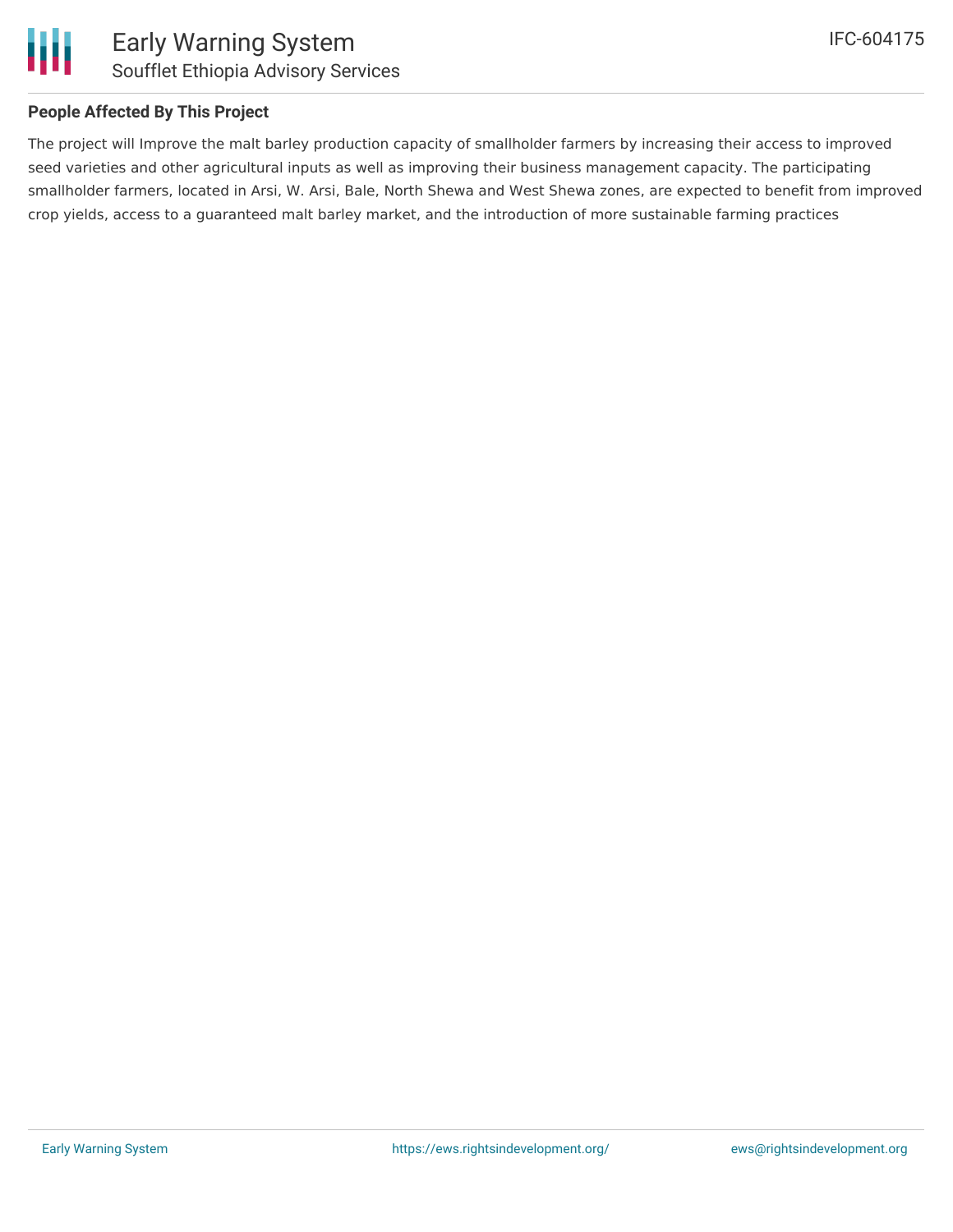

#### **Investment Description**

• International Finance Corporation (IFC)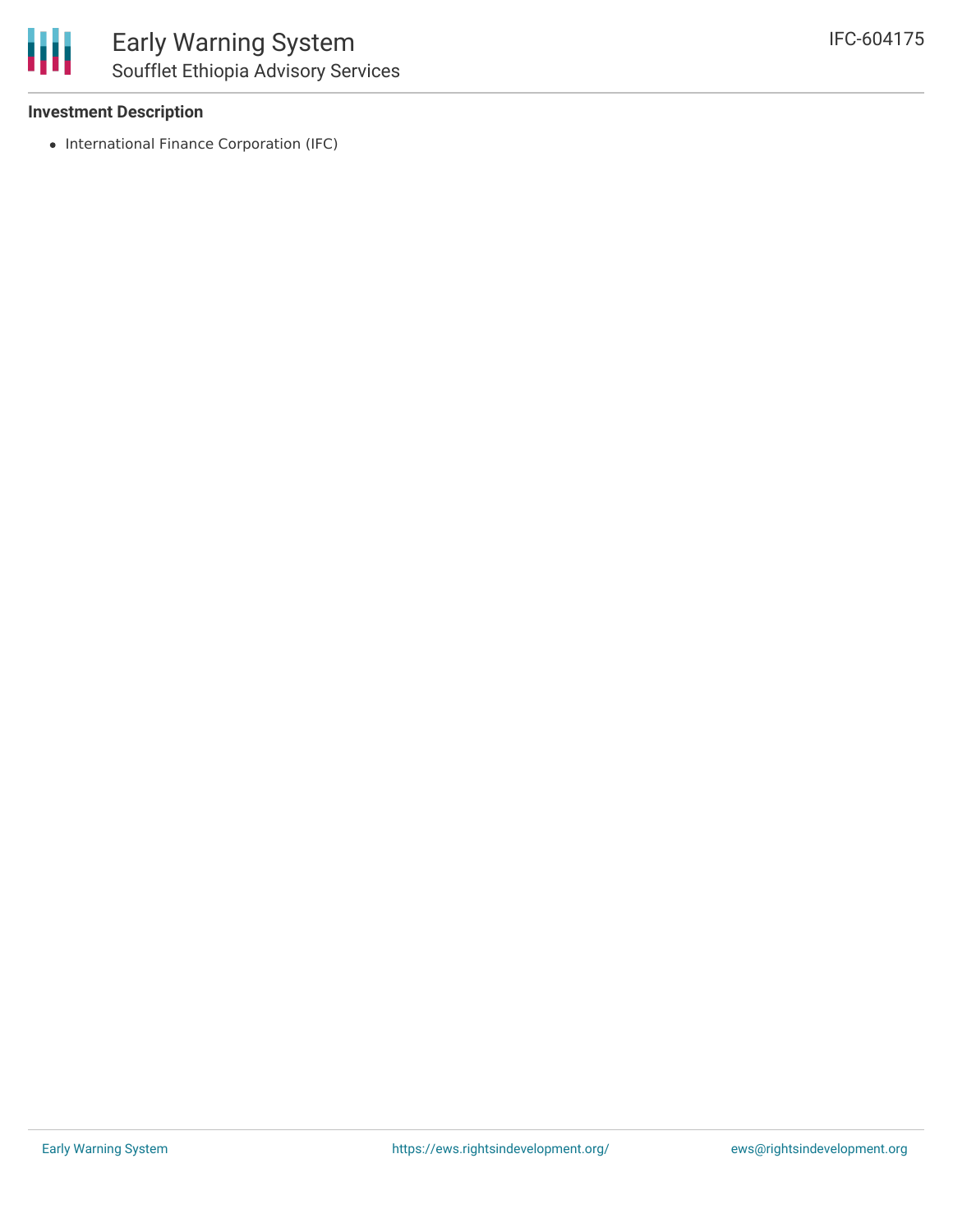## **Contact Information**

No contact information provided at the time of disclosure

#### ACCESS TO INFORMATION

You can submit a request for information disclosure at: https://disclosures.ifc.org/#/inquiries

If you believe that your request for information from IFC has been unreasonably denied, or that this Policy has been interpreted incorrectly, you can submit a complaint at the link above to IFC's Access to Information Policy Advisor, who reports directly to IFC's Executive Vice President.

### ACCOUNTABILITY MECHANISM OF IFC/MIGA

The Compliance Advisor Ombudsman (CAO) is the independent complaint mechanism and fact-finding body for people who believe they are likely to be, or have been, adversely affected by an IFC or MIGA- financed project. If you submit a complaint to the CAO, they may assist you in resolving a dispute with the company and/or investigate to assess whether the IFC is following its own policies and procedures for preventing harm to people or the environment. If you want to submit a complaint electronically, you can email the CAO at CAO@worldbankgroup.org You can learn more about the CAO and how to file a complaint at http://www.cao-ombudsman.org